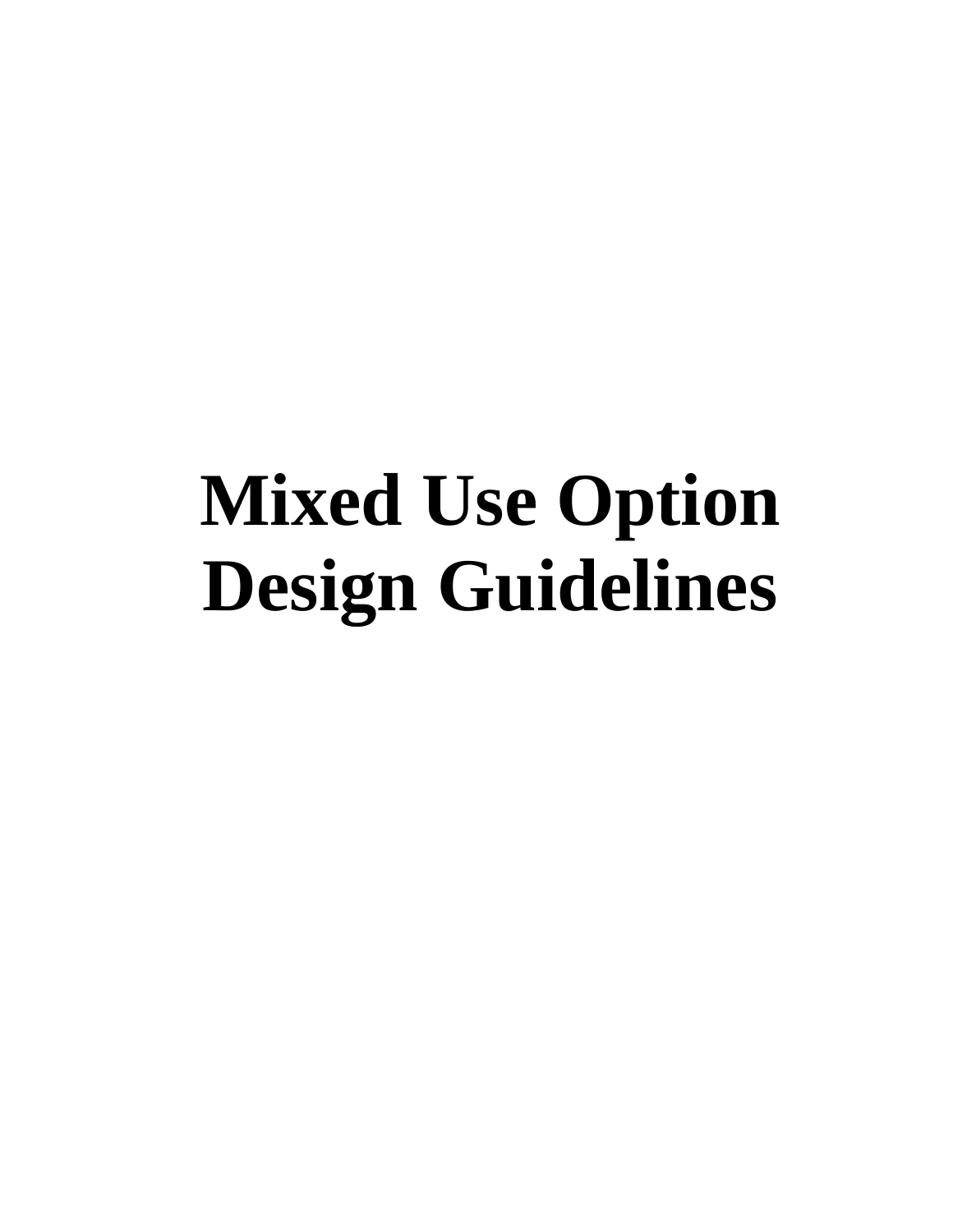**Purpose:** Pima County encourages new development and redevelopment to provide a compatible mix of land uses to increase the proximity of places where people live, shop, work, recreate and pursue other daily activities. The purpose of the design guidelines is to ensure that mixed-use development is well designed, compatible with adjacent land uses, contributes to the character of the neighborhood and larger community, and creates vibrant, pedestrian oriented places. Mixed-use developments should be of high quality and visually appealing from adjacent streets and surrounding neighborhood with an emphasis on building placement and orientation as well as site landscape. Energy efficient, sustainable development is highly encouraged.

**Applicability:** Section 18.51.07 of the Pima County Zoning Code requires all mixeduse developments to be reviewed and approved by the Pima County Design Review Committee. The design guidelines are provided as a tool by which the Design Review Committee can base their recommendations on mixed-use developments. The guidelines are flexible and are not intended to be a list of requirements for mixed-use developments. They are, however, a guide by which the Design Review Committee can base their recommendations and comments.

**Organization:** The guidelines are divided into five sections; layout,

parking/circulation, landscaping, signage, and safety. Each section has a related design objective. This design objective states what the community hopes to achieve. Design guidelines are provided to give direction to the Pima County Design Review Committee, who will determine whether or not the proposed mixed-use developments meet the intent of the Zoning Code and guidelines.

#### **Layout**

**Design Objective**: Mixed-use developments should create and inviting and attractive destination for local residents and region wide users. Buildings, and spaces between buildings, should be designed and oriented to create safe, pleasant, and active environments.

#### **Guidelines**:

- Pedestrians should be able to easily identify primary entrances into commercial establishments.
- Buildings should be oriented to a defined pedestrian walkway or street.
- Building materials and colors should exhibit quality and help establish a human scale while providing visual interest.
- To facilitate the creation of a sense of place, developers are encouraged to incorporate artists into the design team from the inception of planning in order to integrate art into their projects.
- Low occupancy uses such as warehouses, storage, and parking will not be counted in the evaluation of mixed-use functions.
- Special attention should be given to the design of project and building corners as an opportunity to create visual interest and invite activity.
- Transit stops should be incorporated into the layout of all mixed-use developments, regardless of service availability. Space should be available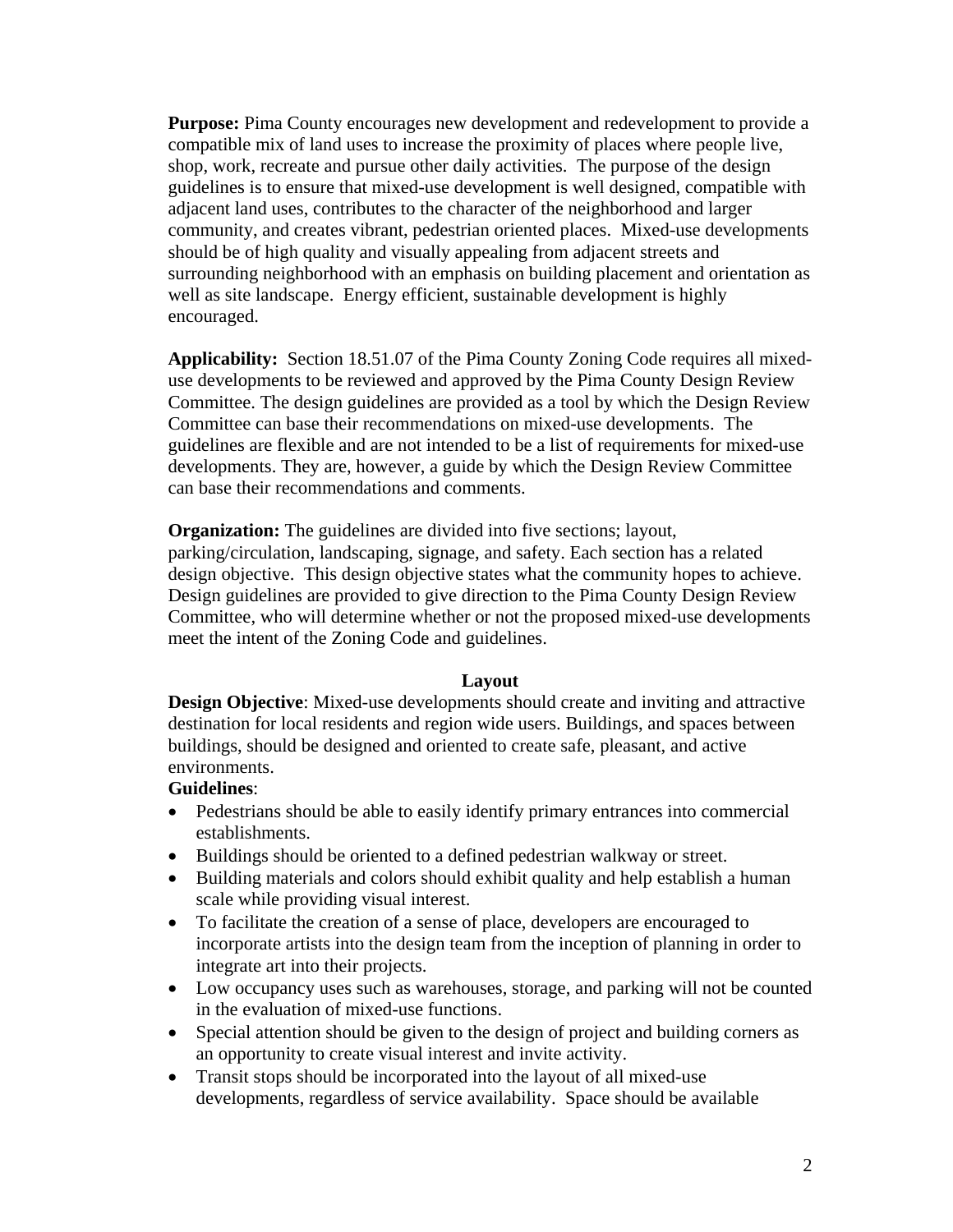- Buildings should be located in areas that recognize local viewpoints and landmarks. Views of landmarks and natural features should be highlighted through the placement of structures.
- Larger sites should feature places where people can gather. Public spaces should contribute to the overall sense of place and site identity and help to attract pedestrian users to the development.
- Loading docks should be located in areas that have the least amount of impact on residential uses.

## **Parking, Vehicular and Pedestrian Circulation**

**Design Objective:** The project's circulation system should promote efficient movement of vehicles in a clear and well-defined manner that minimizes conflicts with pedestrians and bicycles. Pedestrian users should find that public spaces and gathering places are clearly identified and easy to access and locate.

# **Guidelines:**

- The design of access and circulation should tie the development into the overall neighborhood creating opportunities for nearby residents to access the project either on foot, bicycle, or other form of alternate transportation.
- The joint use of driveways and parking areas should be encouraged to reduce overall parking needs. A convenient pedestrian connection must exist between the building facilities and/or properties to qualify as a joint use parking facility.
- Primary building entrances should front major pedestrian access-ways.
- Link new mixed-use developments with existing developments and trail systems.
- Provide variety in setback, height, color and building size and form to enhance the pedestrian experience. This should be done under a unified concept.
- Parking should be conveniently located near non-residential uses but visibly minimized from arterial streets and public spaces.
- Roadways and pedestrian access should be designed to provide maximum access to public transportation.

## **Landscaping**

**Design Objective:** Landscaped areas should be used to frame and soften structures, to define site functions, to enhance the quality of the environment, and to screen undesirable views. Landscaping should work with buildings and surroundings to make a positive contribution to the aesthetics and function of both the specific site and the area.

## **Guidelines:**

- Preserve public access to public areas of interest such as parks, natural features, landmarks and monuments.
- Include open spaces with special amenities that encourage use, such as benches and sitting areas
- If several buildings are proposed for a site, the spaces between the buildings should contribute to the overall positive open space of the area
- Open spaces should connect with and provide views to natural amenities
- Service and trash areas should be screened from view on all sides.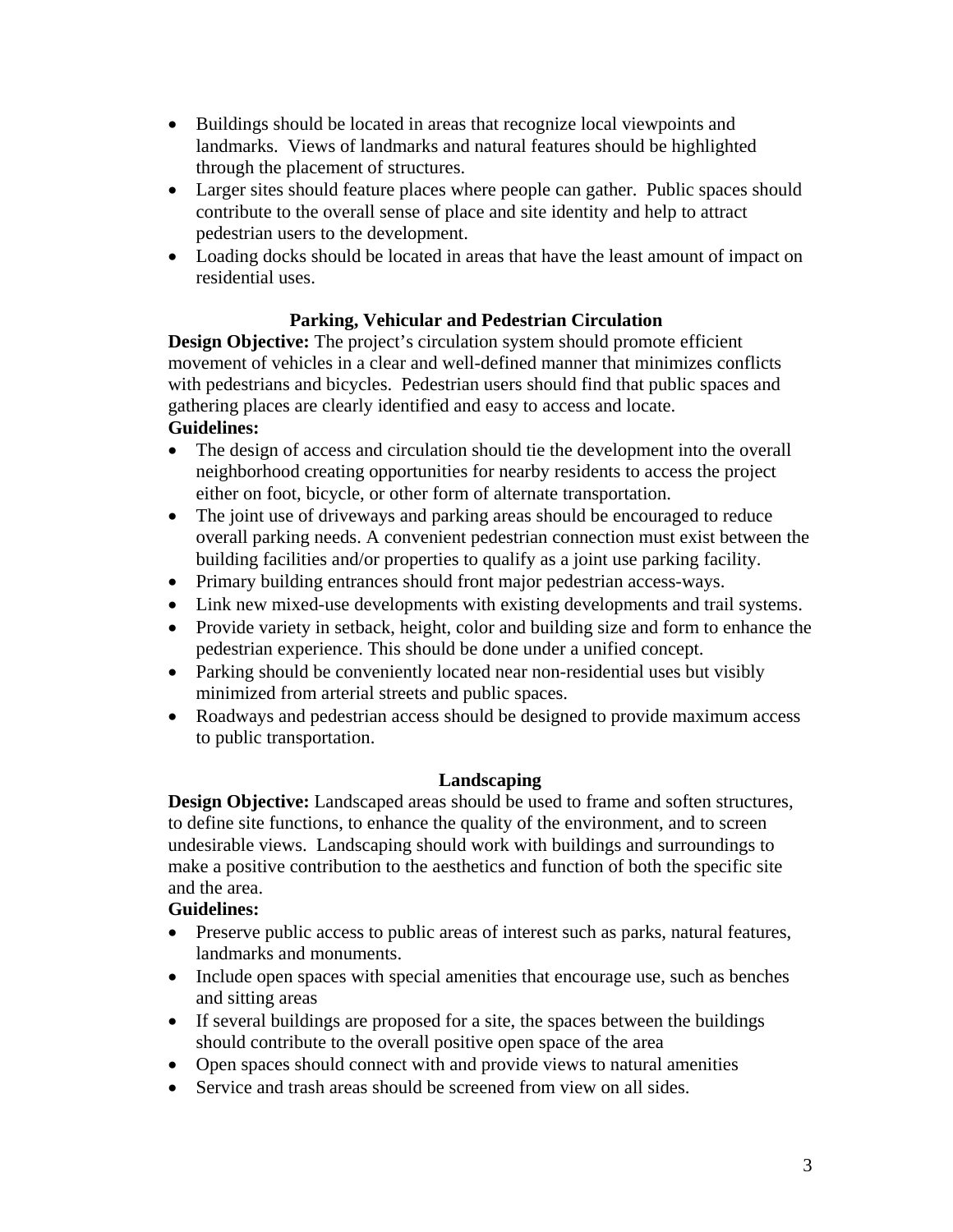- Service areas should not impede access to amenities.
- Tree selection and location should promote safety and security, enhance natural environment, provide shade for vehicles and pedestrians and minimize maintenance requirements.
- Plant selection and placement should reduce heat islands wherever possible.
- Low water use plants and native vegetation should be used to landscape new developments.
- No invasive plant species should be allowed in the landscaping design.

## **Signage**

**Design Objective:** Visitors and residents should be able to locate and identify major attributes of the development through a unified signage concept.

## **Guidelines:**

- Design buildings with careful consideration for the incorporation of signage and lighting.
- Signage should contribute to the overall architectural and landscape theme.
- Signage should be made of materials that can tolerate extreme weather.
- Signage should be used to clearly identify public versus private/residential areas.

## **Safety**

**Design Objective:** Visitors and residents should find that the development provides the best possible design to protect their personal safety and safety of their property**. Guidelines:**

- Architectural features should be used to provide weather protection and shade, as well as highlight building features and entries.
- Sidewalks, paths and bike lanes, which are protected from traffic, are encouraged.
- Landscaping and lighting should be used to identify entrances, pathways, public spaces, and bus stops.
- Covered bus stops and waiting areas should be provided to provide pedestrians with outdoor areas sheltered from extreme heat, wind, or rain.
- Lighting should contribute to the overall safety of the development, and landscaping should incorporate safe-by-design standards.

## **Context**

**Design Objective:** Visitors and residents should find that new mixed-use developments conform to the existing character of the area, and build upon an established sense of place in the surrounding neighborhoods.

## **Guidelines:**

- Views of significant landmarks should be maximized in the design of mixed use developments.
- Significant architectural styles existing in the area should be reflected in the selection of architectural styles for new mixed-use developments.